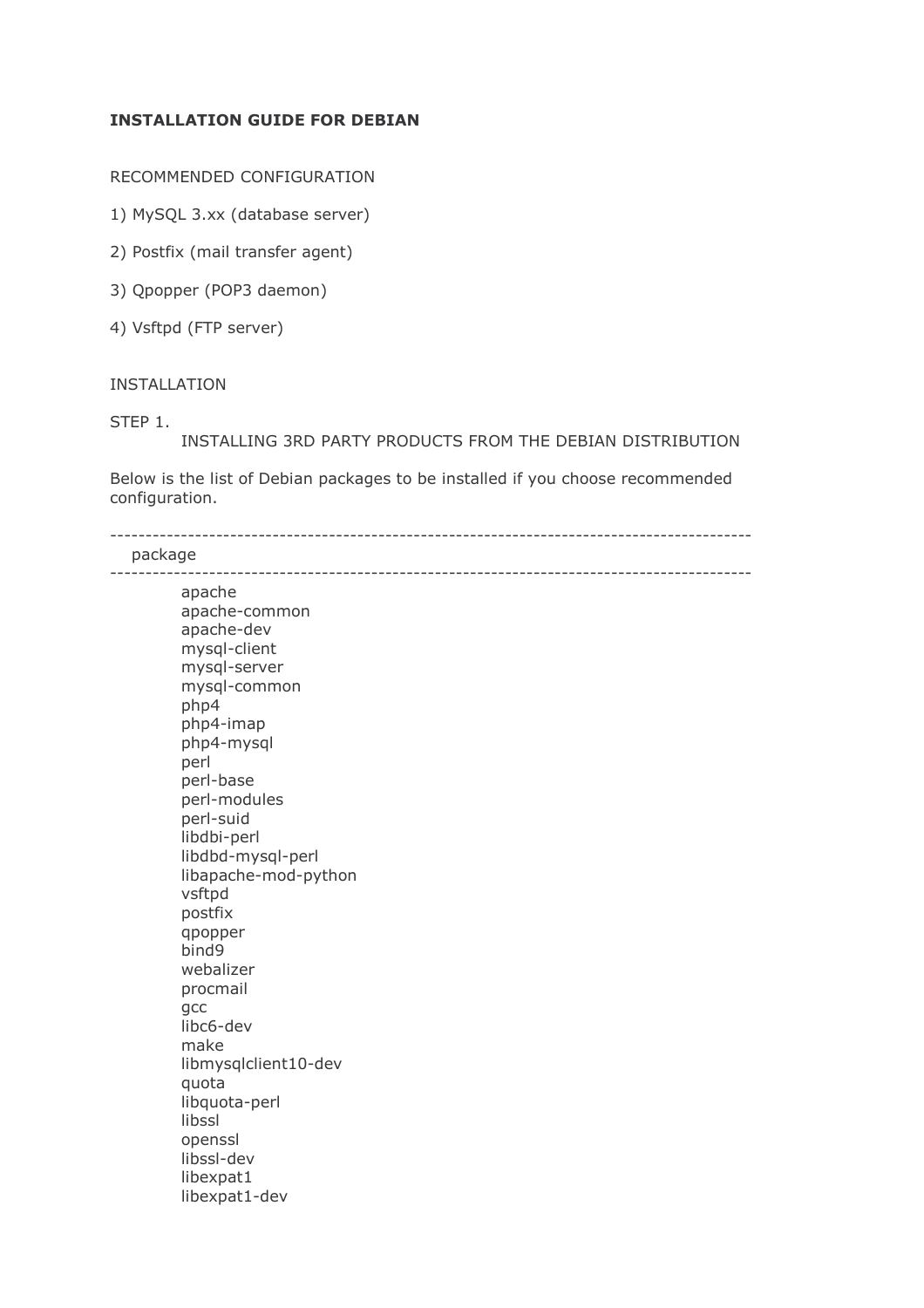libxml-perl libapache-request-perl zlib1q zlib1g-dev

To install the packages listed you may use the following commands

 $\#\sim$ : apt-get install <package-name1> <package-name2> ...

NOTE #1: Answer "yes" to all the questions of php4 modules. NOTE #2: Make sure that the FTP server works properly: try to login after installation on choosed FTP server (vsftp).

Some of the packages may be reported as already installed. It is not an error - it only means that you do not need to install the package.

If some of the packages is not found you need to recache the packages list. You need to insert a debian distribution CD to your CD-ROM (you do not need to mount it) and execute the following command: # apt-cdrom add

Repeat the actions for each debian distribution cd, then try to install the package again.

STEP 2.

CONFIGURE THE APACHE WEB SERVER

Activate PHP4 support:

PHP4 module on debian is not connected to Apache web server after its installation complete. You need to

1) open the file /etc/apache/httpd.conf

2) uncomment the line

# LoadModule php4\_module /usr/lib/apache/1.3/libphp4.so

so that it becomes

LoadModule php4\_module /usr/lib/apache/1.3/libphp4.so

3) find the lines like

<IfModule mod\_dir.c>

DirectoryIndex index.html index.htm index.shtml index.cgi </IfModule>

and add index.php to the list, so that lines become

<IfModule mod dir.c>

DirectoryIndex index.html index.htm index.shtml index.cqi index.php </IfModule>

4) save the changes

Activate SSI support: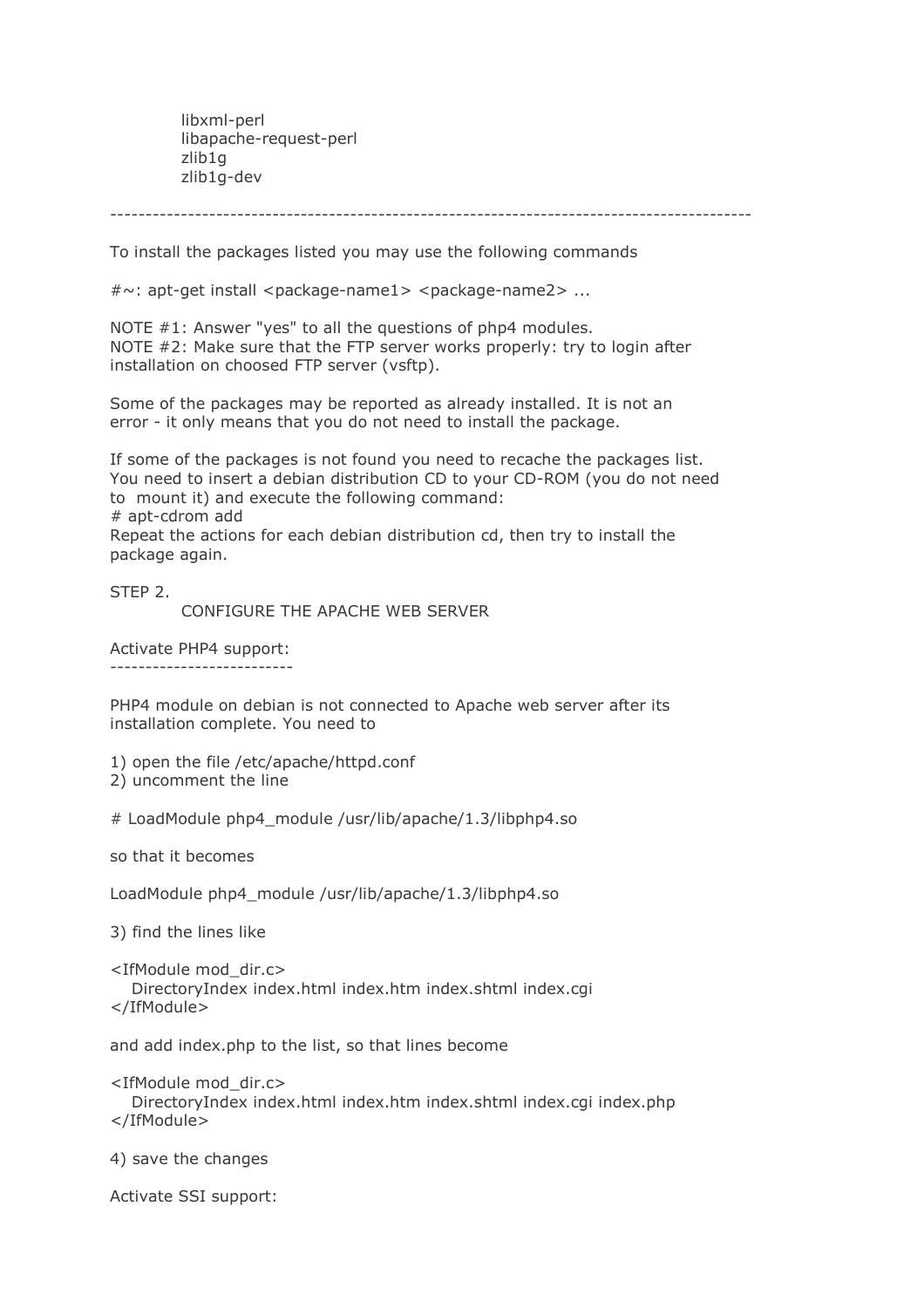1) open the file /etc/apache/httpd.conf

2) uncomment the line

#LoadModule includes module /usr/lib/apache/1.3/mod include.so

so that it becomes

LoadModule includes\_module /usr/lib/apache/1.3/mod\_include.so

3) Uncomment lines

# AddType text/html .shtml # AddHandler server-parsed .shtml

so that they become

AddType text/html .shtml AddHandler server-parsed .shtml

4) save the changes

5) Restart the apache daemon after all the changes are done !!!

E.g. use the comands below to restart apache daemon #~: /etc/init.d/apache stop #~: /etc/init.d/apache start or

#~: /etc/init.d/apache restart

STEP 3.

**CONFIGURE MYSOL** 

Login to mysql console and execute the following commands:

 $\# \sim$ : mysql -p (as user root) Enter password: < enter without password>

```
mysql> use mysql;
mysql> delete from user where User = ";
mysql> delete from db where User = ";
mysql> update user set Password = Password('some_passwd') where User =
'root';
mysql> flush privileges;
mysql> exit;
```
It will create a password for the mysql 'root' user.

STEP 4.

INSTALL AND CONFIGURE SPAMASSASSIN

The SpamAssassin software gives an ability to filter SPAM in your customers Mailboxes when receiving mail there.

Skip the step if you do not need SpamAssassin support in Confixx.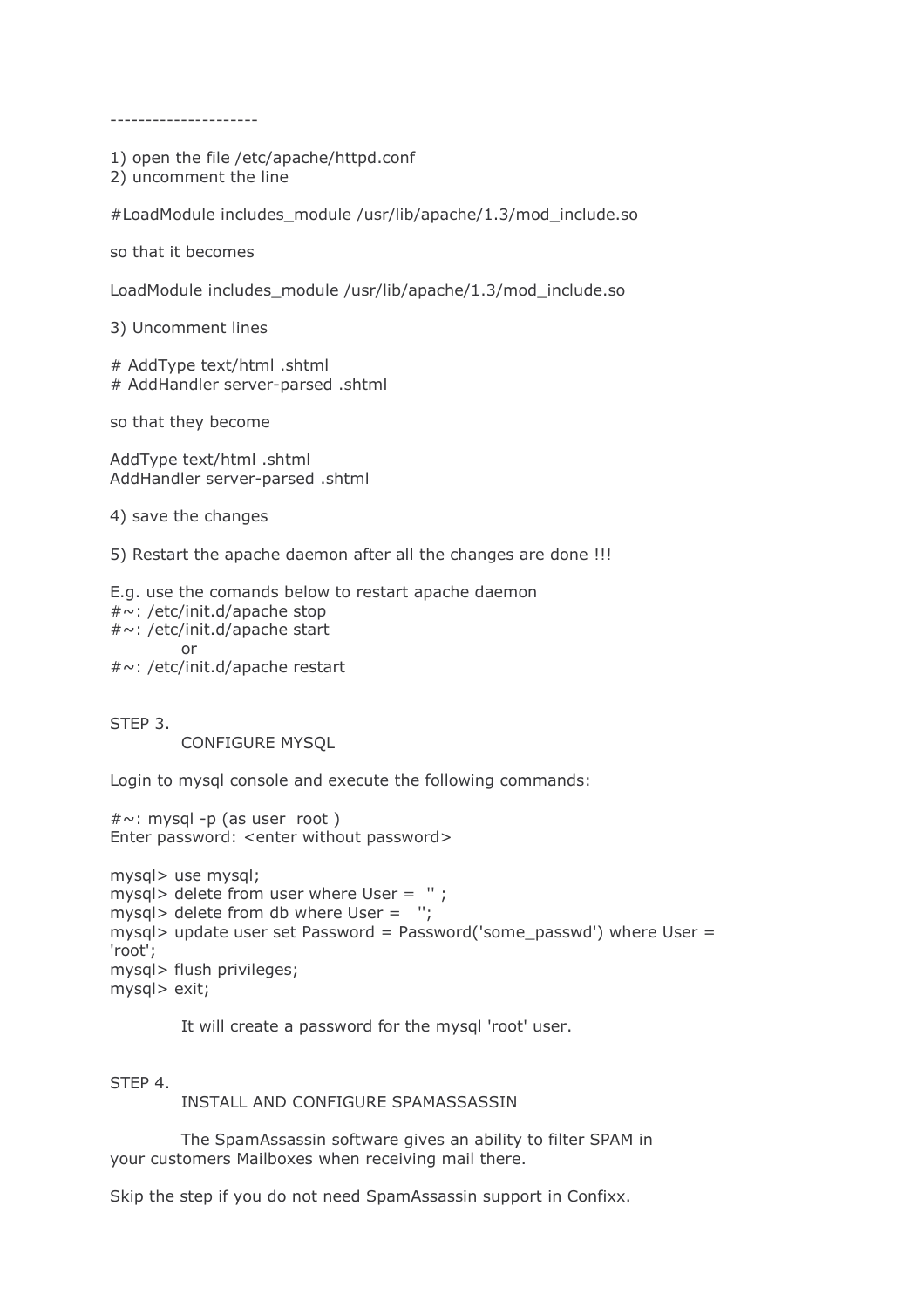The latest software version can be found on http://spamassassin.org The latest (at the moment of publishing) zipped version can downloaded via the following URL: http://au2.spamassassin.org/released/Mail-SpamAssassin-2.61.tar.gz

Unpack the ditribution #~: tar -xzf Mail-SpamAssassin-2.60.tar.gz #~: cd Mail-SpamAssassin-2.60

Build it #~: perl Makefile.PL  $\#\sim$ : make  $\#\sim$ : make install

You need to extract the files /etc/init.d/spamassassin /etc/procmailrc /etc/default/spamassassin from the files.tgz archive and place them at the locations specified (packed from / - directory).

Then edit /etc/postfix/main.cf file to set the following option: mailbox command = /usr/bin/procmail

then launch  $\# \sim$ : update-rc.d spamassassin defaults

Make sure that file /etc/mail/spamassassin/local.cf exists and create it if no: #~: touch /etc/mail/spamassassin/local.cf

Now SpamAssassin is configured.

STFP<sub>5</sub>

INSTALL AND CONFIGURE MAJORDOMO

Majordomo is a program which automates the management of Internet mailing lists. Having this program installed you can offer your customers an ability to create and manage mailing lists via Confixx web interface.

Skip the step if you do not need Majordomo support in Confixx.

The latest version of the product can be found on http://www.greatcircle.com/majordomo/ The latest (at the moment of publishing) gzipped version can downloaded via the following URL: http://www.greatcircle.com/majordomo/1.94.5/majordomo-1.94.5.tar.gz

Unpack the software  $\# \sim$ : tar xzf majordomo-1.94.5.tar.gz  $# \sim$ : cd majordomo-1.94.5

Create majordomo user and group: #~: groupadd majordomo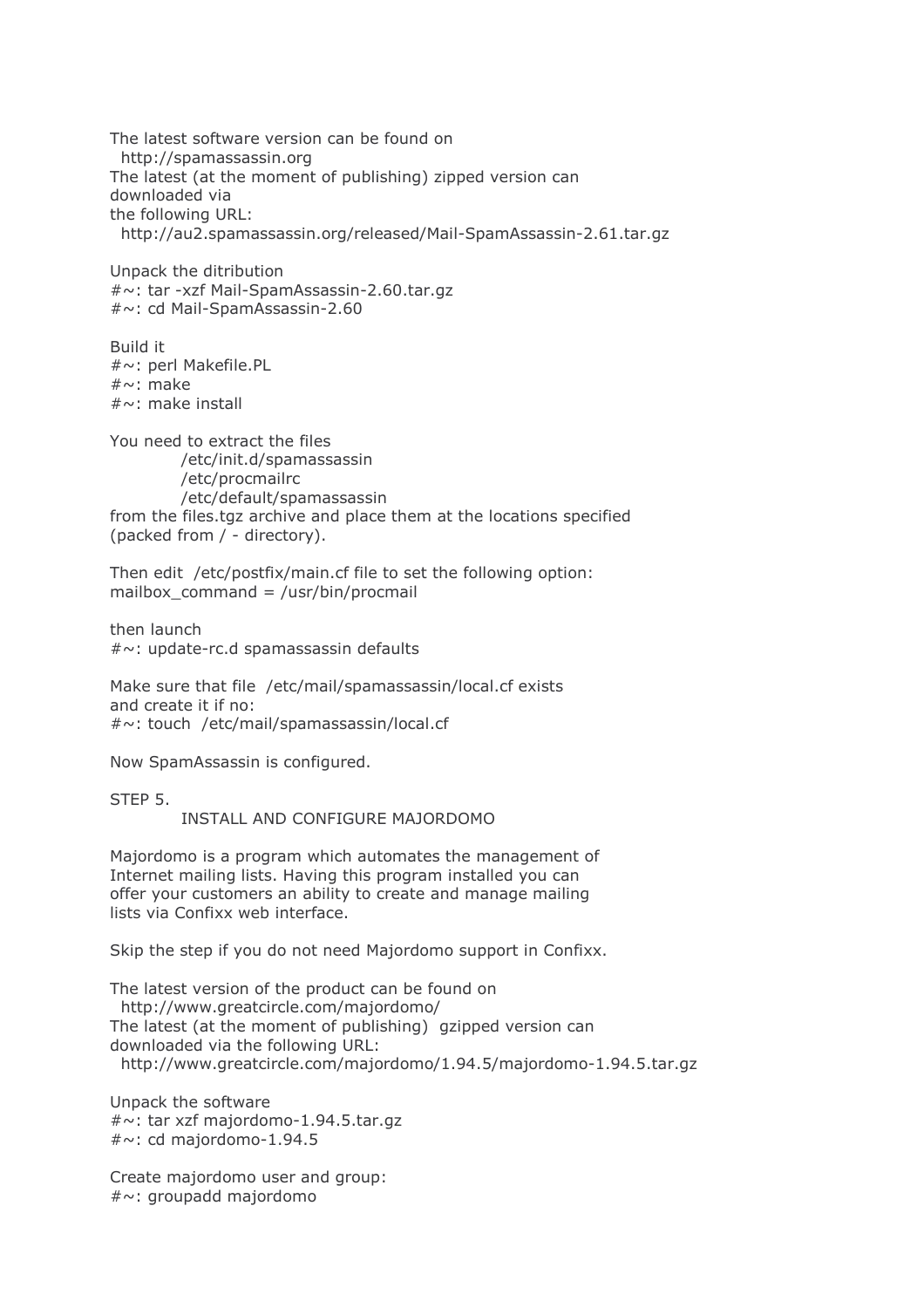#~: useradd majordomo -g majordomo #~: cat /etc/passwd | grep majordomo You will see the output line like the following one: majordomo:x:123:123::/home/majordomo:/bin/bash read the 'majordomo' user id ('123' in sample output above) and group id ('123' in sample output above) in output, and remeber it. Create installation directory for majordomo #~: mkdir /usr/local/majordomo Create temporary dir for majordomo: #~: mkdir /usr/tmp #~: chown majordomo:majordomo /usr/tmp Edit the makefile #~: vi Makefile Change the line with PERL variable definition to  $PERL = /usr/bin/perl$ Change the line with W\_HOME variable definition to  $W_HOME = \text{/usr/local/major}$ Change the lines with W USER and W GROUP variables definition to (below are sample value use the UID and GID remembered above): W USER =  $1000$ W GROUP =  $104$ Edit the configuration file  $\# \sim$ : cp sample.cf majordomo.cf  $\#\sim$ : vi majordomo.cf Set \$whereami variable to your host name and that is enough  $$whereami = "your-host.com";$ Install the majordomo:  $\#\sim$ : make wrapper  $\#\sim$ : make install #~: make install-wrapper Check the installation: #~: cd /usr/local/majordomo; ./wrapper config-test You should see something like:  $<<<<$ ---------------------- end of tests ----------------------Nothing bad found! Majordomo \_should\_ work correctly. If it doesn't, check your configuration file

(/usr/local/majordomo/majordomo.cf) closely, and if it still looks okay, consider asking the majordomo-users

mailing list at "majordomo-users@greatcircle.com" for assistance. Be sure and fully specify what your problems are, and what type of machine (and operating system) you are using.

Enjoy!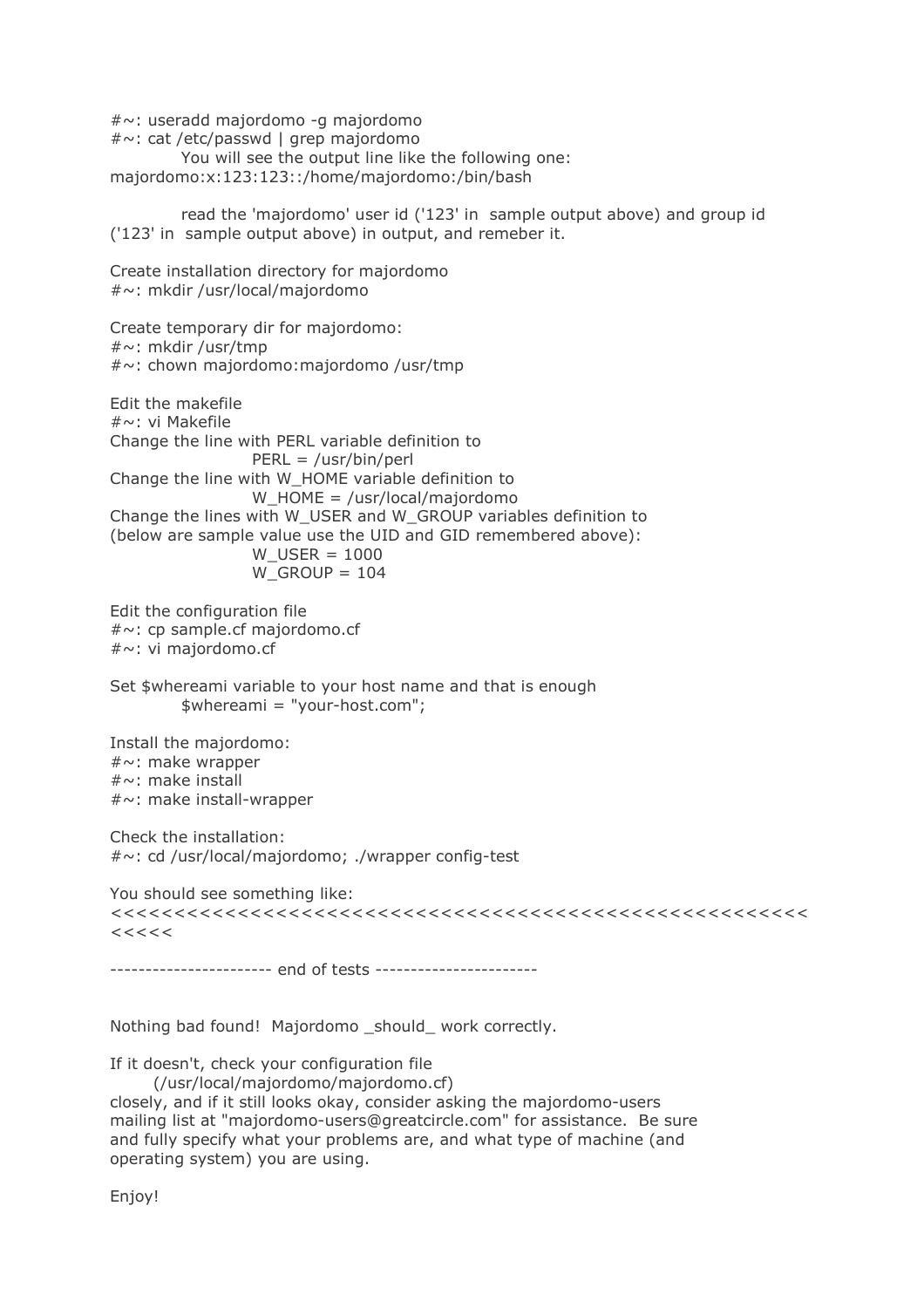I see you haven't registered this version of Majordomo. By registering, you will be notified of patches and further releases of Majordomo. Shall I send email to majordomo-registration@greatcircle.com to register this version? (I'll cc Majordomo-Owner@deb3.victory.plesk.ru) [yes] no Ooooh, like to live dangerously, eh?!  $>>>>>>>$ 

You have the majordomo installed. The further configuration will be performed by Confixx software.

STEP 6.

INSTALL AND CONFIGURE MAJORCOOL

MajorCool is an administrative front-end to the popular mailing list manager (Majordomo), allowing list-owners to manage their list configuration and subscriber base. If you install MajorCool, the user interface will show a link to MajorCool.

Skip the step if you do not need Majordomo support in Confixx.

The latest software version can be found on http://www.conveyanced.com/MajorCool/ The latest (at the moment of publishing) zipped version can downloaded via the following URL: http://www.conveyanced.com/MajorCool/majorcool.tar.gz

Unpack the distribution:  $\#\sim$ : mkdir majorcool #~: tar xzf majorcool.tar.gz -C majorcool #~: cd majorcool

Fix the Configure script #~: vi Configure change the PERLBIN variable to be set properly: PERLBIN="/usr/bin/perl"  $#$  How to start a perl script

#~: mkdir /var/www/cqi-bin

Now run the configure script and be ready for lots of questions ./Configure

The most important questions are:

\$ What is the root directory for your Web server? \$ [/etc/apache/]:<Enter>

\$ Where is the cai-bin directory for your Web server?

\$ [/var/www/cqi-bin]:<Enter>

\$ Will place the programs in /var/www/cgi-bin.

\$ What is your server's URL for '/var/www/cgi-bin'? \$ [/cqi-bin]:<Enter>

To answer the next questions properly you need to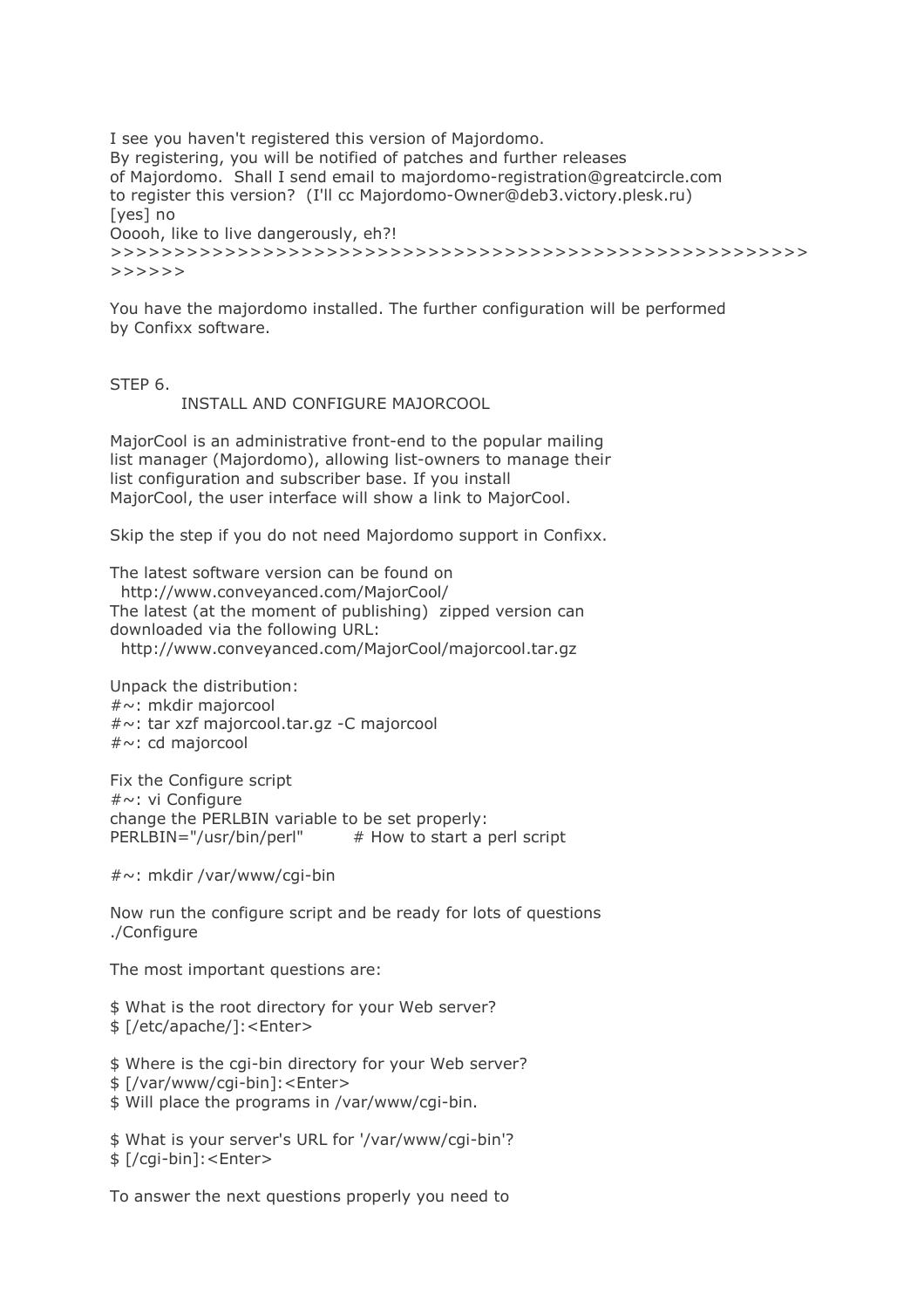1) open Apache configuration file (typically /etc/apache/conf/httpd.conf or /etc/httpd/conf/httpd.conf) 2) find there a line starting with

Alias /icons/ Usually it looks like

Alias /icons/ /usr/share/apache/icons/

So the 2nd argument in line (/usr/share/apache/icons/) is the images directory and the 1st one (/icons/) is the server's URL for it.

\$ Where is the image directory for your Web server? \$ [/usr/share/apache/icons]: /usr/share/apache/icons \$ Will place the icons in /usr/share/apache/icons

\$ What is your server's URL for '/usr/share/apache/icons'? [/icons]: /icons \$

\$ Where is the root directory for documents on your Web server?  $\lceil$ /var/www/1:  $\mathbf{\hat{z}}$ 

It is highly recommended to answer "No" to the following questions unless you plan to supply your customers with list create/rename/delete abilities outside of Confixx Control Panel. It is possible to turn the features below off after the installation is complete.

\$ Provide list CREATE access [Y]? N \$ Provide list RENAME access [Y]? N \$ Provide list DELETE access [Y]? N

STEP 7.

**INSTALL IDNKIT** 

IDN (International Domain Names) - the technology allows create and use domains having national characters in their names. Server side of IDN support is performed by IDNKit software.

Skip the step if you do not need IDN support in Confixx.

The latest software version can be found on http://www.nic.ad.jp/en/idn/ The latest (at the moment of publishing) zipped version can downloaded via the following URL: http://www.nic.ad.jp/ja/idn/idnkit/download/sources/idnkit-1.0-src.tar.qz

#~: tar xzf idnkit-1.0-src.tar.gz  $# \sim$ : cd idnkit-1.0-src  $\#\sim$ : ./configure  $\#\sim$ : make  $\#\sim$ : make install

STEP 8.

**INSTALLING COLDFUSION** 

Having this product installed you can offer your customers an ability of using CFML (ColdFusion Markup Language) on their web sites.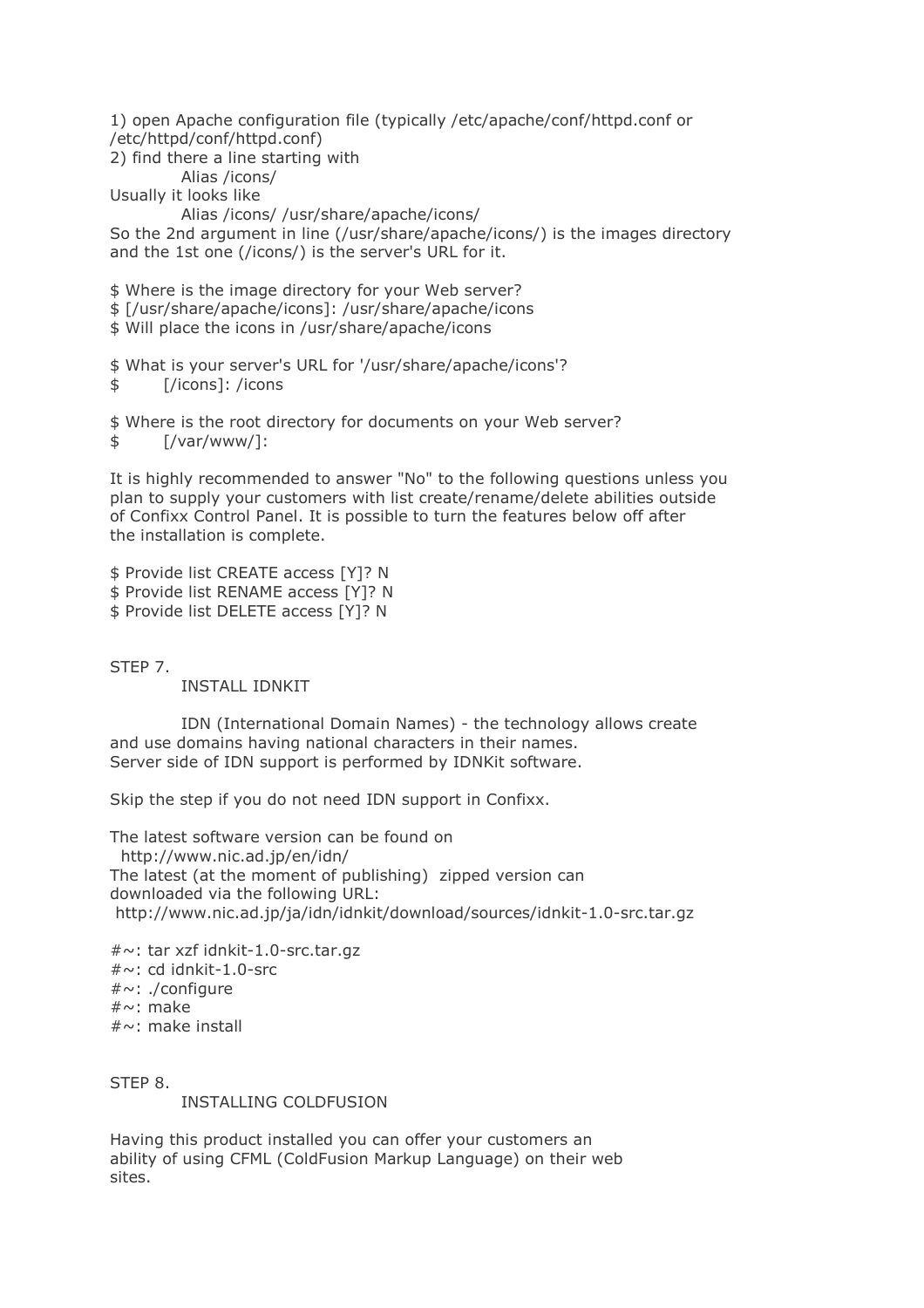Unlike most of the other described packages, Coldfusion server is not shareware or open sourced. Trial version could be downloaded from http://macromedia.com (about 100Mb).

Launch the downloaded binary and follow the instructions.

STFP 9.

CONFIGURING OUOTA

Launch the following commands :~# update-rc.d -f quotarpc remove :~# update-rc.d -f quota remove :~# update-rc.d quota defaults 18

Edit the /etc/fstab file, add the option 'usrquota' like in the line below ext3 errors=remount-ro,usrquota 0 /dev/sda2  $\mathbf{1}$  $\sqrt{2}$ 

Then reboot  $:\sim\#$  reboot

**STEP 10.** Installing XML::DOM package

Skip this step if you di not plan to try server backup/restoration routines.

Download XML::DOM package from cpan.org: http://search.cpan.org/CPAN/authors/id/T/TJ/TJMATHER/XML-DOM-1.43.tar.qz

```
:\sim# tar -xzf XML-DOM-1.43.tar.gz
:\sim# cd XML-DOM-1.43
:~# perl ./Makefile.PL
:\sim\# make
:\sim# make install
```
You may require some another perl packages depending on your OS installation.

STFP<sub>11</sub>

CONFIGURE AND INSTALL CONFIXX

Unpack the distribution  $\# \sim$ : tar xzf confixx install Pro 3.0.0 mysql.tqz  $\#\sim$ : cd confixx-install

Launch the configure script and answer its questions accordingly to configuration of your system  $\#\sim$ : ./configure.pl

The sample configure session log (with answers) could be found in in en\_install.pdf (or de\_install.pdf) file.

Now you can launch the installation script:  $\#\sim$ : ./install.pl

The installation script may ask you for some paths - you are to give him a correct answer.